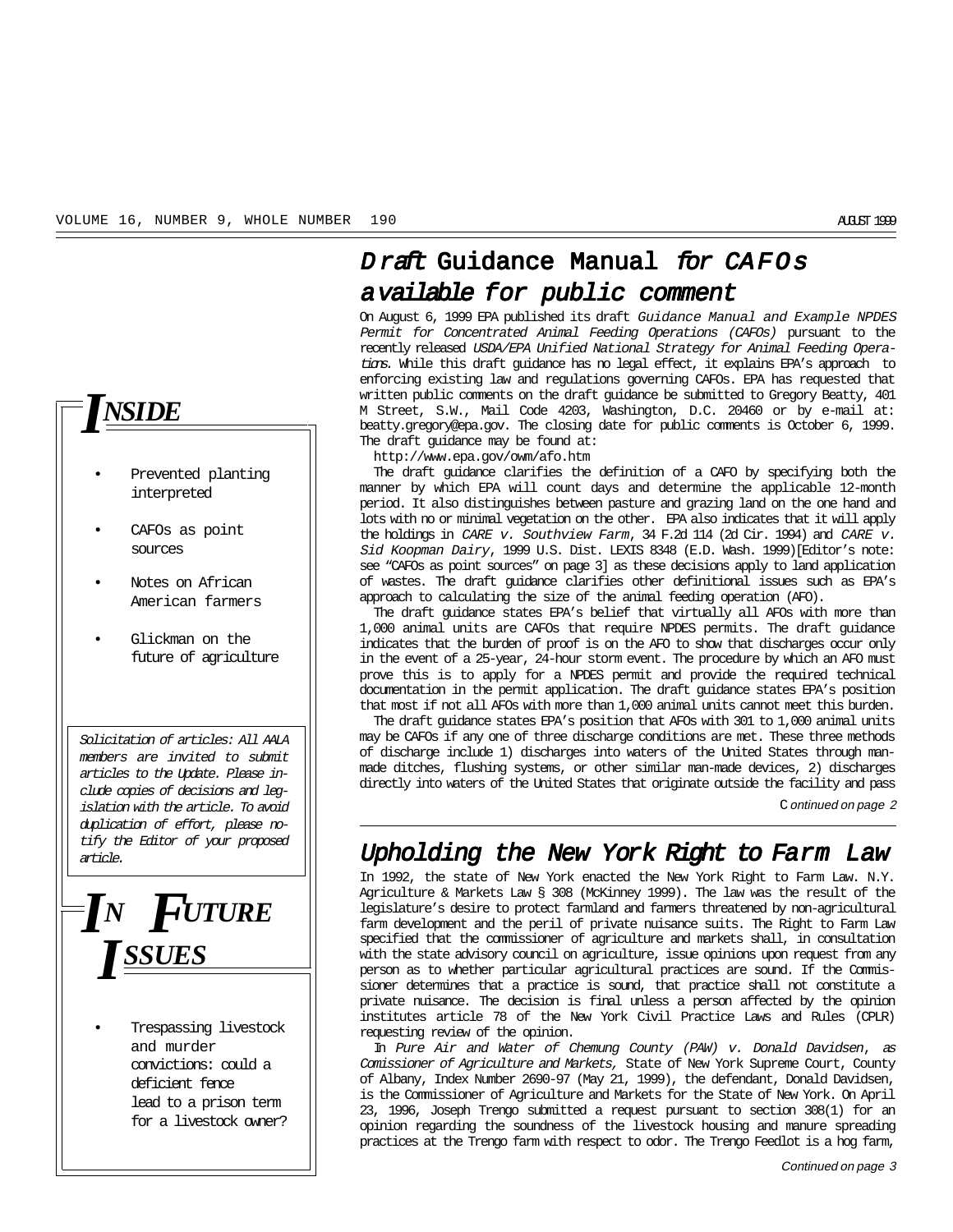over, across, or through the facility or otherwise come into direct contact with the confined animals, or 3) discharges to groundwater with a direct hydrological connection to surface water. AFOs with up to 300 animal units may be CAFOs only by designation of a regulatory authority. CAFOs so designated are not subject to the 25-year, 24-hour storm event exemption. Such an AFO must be inspected by a regulatory authority before such a designation can be made. Regulatory authorities may grant AFOs of up to 1,000 animal units "good faith" exemptions to the NPDES permit requirement if they have a Comprehensive Nutrient Management Plan (CNMP) in place. Note, however, that the draft guidance states that the existence of a CNMP does not constitute compliance with the CAFO rules.

The draft guidance clarifies that it is the responsibility of the operator of the AFO to apply for the NPDES permit. Where the AFO is substantially controlled by another company (the draft guidance

| VOL. 16, NO. 9, WHOLE NO. 190<br>August 1999                                                                                                                                                                                                                                                                                                                                                                                                                                                                                                                            |
|-------------------------------------------------------------------------------------------------------------------------------------------------------------------------------------------------------------------------------------------------------------------------------------------------------------------------------------------------------------------------------------------------------------------------------------------------------------------------------------------------------------------------------------------------------------------------|
| Linda Grim McCommick<br>AALA Editor<br>Rt. 2, Box 292A, 2816 C.R. 163<br>Alvin, TX 77511<br>Phone: (281) 388-0155<br>FAX: (281) 388-0155<br>E-mail: lqmccormick@teacher.esc4.com                                                                                                                                                                                                                                                                                                                                                                                        |
| Contributing Editors:<br>Terence J. Centner, The<br>University of Georgia, Athens, GA; Theodore A.<br>Feitshans, North Carolina State University;<br>Roger<br>McEowen, Kansas State University; Jeff Feirick, Penn<br>State University; Christopher Kelley, University of<br>Arkansas; Paul Meints, Bloomington, IL.<br>For AALA membership information, contact<br>William P. Babione, Office of the Executive Director,<br>Robert A. Leflar Law Center, University of Arkansas,<br>Fayetteville, AR 72701.                                                            |
| Agricultural Law Update is published by the<br>American Agricultural Law Association, Publication<br>office: Maynard Printing, Inc., 219 New York Ave., Des<br>Moines, IA 50313. All rights reserved. First class<br>postage paid at Des Moines, IA 50313.                                                                                                                                                                                                                                                                                                              |
| This publication is designed to provide accurate and<br>authoritative information in regard to the subject<br>matter covered. It is sold with the understanding that<br>the publisher is not engaged in rendering legal,<br>accounting, or other professional service. If legal advice<br>or other expert assistance is required, the services of<br>a competent professional should be sought.<br>Views expressed herein are those of the individual<br>authors and should not be interpreted as statements of<br>policy by the American Agricultural Law Association. |
| Letters and editorial contributions are welcome and<br>should be directed to Linda Grim McCormick, Editor,<br>Rt. 2, Box 292A, 2816 C.R. 163, Alvin, TX 77511.                                                                                                                                                                                                                                                                                                                                                                                                          |
| Copyright 1999 by American Agricultural Law<br>Association. No part of this newsletter may be<br>reproduced or transmitted in any form or by any means,<br>electronic or mechanical, including photocopying,<br>recording, or by any information storage or retrieval<br>system, without permission in writing from the<br>publisher.                                                                                                                                                                                                                                   |
|                                                                                                                                                                                                                                                                                                                                                                                                                                                                                                                                                                         |

does not use the term integrator; however, it is fairly clear that it is EPA's intent to include integrators in this definition), that company must apply with the operator as a co-applicant for the NPDES permit.

Effluent Limit Guidelines (ELGs) are discussed in the draft guidance. The ELGs apply only to CAFOs with more than 1,000 animal units. For smaller CAFOs, effluent limits will have to be developed on a case-by-case basis. The ELGs apply only to feedlots and not to the land application of manure and wastewater. The EPA anticipates developing effluent limits for land application of manure and wastewater.

The EPA notes that where a CAFO controls the land upon which manure and wastewater are applied, that operation must be included in its NPDES permit application. Where the recipient of manure does not have a CNMP, it may be required to apply for a NPDES permit. General NPDES permits are encouraged except where the draft guidance indicates otherwise. CAFOs that require individual permits include exceptionally large operations, operations undergoing significant expansion, operations with a history of compliance problems, operations that have significant environmental concerns, and new CAFOs. Smaller CAFOs are encouraged to upgrade so that they can exit the NPDES regulatory program. Coordination with total maximum daily loads (TMDLs) is required. The draft guidance provides details on other issues not included in this summary.

> —Theodore A. Feitshans, North Carolina State University

### Prevented planting interpreted

In Snell v. Glickman,No. 98-2190, 1999 U.S. App. LEXIS 6034 (10th Cir. Apr. 2, 1999), the plaintiff was a dryland wheat farmer in New Mexico in a region that had been affected by drought conditions for the previous three to four years. The plaintiff did not plant a wheat crop after determining that the moisture level in the soil was too low and would likely cause a wheat crop to not mature and the land to suffer wind erosion. The plaintiff's neighbors did plant wheat and their crops failed to mature resulting in severe wind erosion to their land. The plaintiff applied to recover crop insurance benefits on the basis that the drought prevented him from planting his wheat crop. Coverage under the policy was provided for "prevented plantings," defined in part as the inability "to plant the insured crop due to an insured cause of loss that is general in the area (i.e., most producers in the surrounding area are unable to plant due to similar insurable causes)."

The local Farm Service Agency denied the plaintiff's claim, and the plaintiff appealed to the USDA's National Ap-

eds.,1979). African American farmers/Cont. from p. 7

<sup>46</sup> See, e.g., John Casagrande, Acquiring Property Through Forced Partition Sales: Abuses and Remedies, 27 B.C. L. Rev. 755 (1986); Christopher R. Kelley, Stemming the Loss of Black Owned Farmland Through PartitionActions— APartialSolution, 1995 Ark. L. Notes 35.

 $\,^4$  Hut, supra note 36, at 332. See generally Jack Temple Kirby, Rural Worlds Lost: The American South, 1920-1960 (1987).

 $48$  Hut, supra note 36, at 332-33.

<sup>49</sup> Anthony Walton, Mississippi: An American Journey 224-25 (1996).

 $50$  Saloutos, supra note 42, at 179-90.

peals Division (NAD). The NAD hearing officer denied the claim, noting that the plaintiff's concern for conservation was secondary with respect to the terms of the crop insurance policy. Because the plaintiff's neighbors were able to and did plant wheat, the plaintiff did not meet the insurance criteria for "prevented plantings." The hearing officer's decision was upheld in a subsequent administrative appeal.

On appeal to the Tenth Circuit, the plaintiff claimed that the "prevented planting" provision in the policy was unreasonable because it required the plaintiff to violate sound conservation practices to be eligible to recover under the policy. The court upheld the administrative findings on the basis that the plaintiff had not demonstrated that the insurance program's general reliance on what other farmers do as a measure for determining whether planting is "prevented" was unreasonable or not in accordance with law.

—Roger A. McEowen, Kansas State University

 $5\overline{1}$  Hut, supra note 36, at 333.

 $2^{\circ}$  United States Commission on Civil Rights, Equal Opportunity in Farm Programs (1965).

 $53$  Eg., United States Commission on Civil Rights, Cycle to Nowhere (1970).

<sup>54</sup> The Minority Farmer: A Disappearing American Resource: Has the Farmers Home Administration Been the Primary Catalyst?, House Committee on Government Operations, H.R. 101-984, 101st Cong., 2d Sess., 1990, at 41.

- $5$  Wood & Gilbert, supra Note 1, at 2.
- $5 \overline{d}$  at 2.4.
- $57$  *II* at 9.
- $58$  See Efflandetal., supra note 1, at 19.

African American famers/Cont. on page 3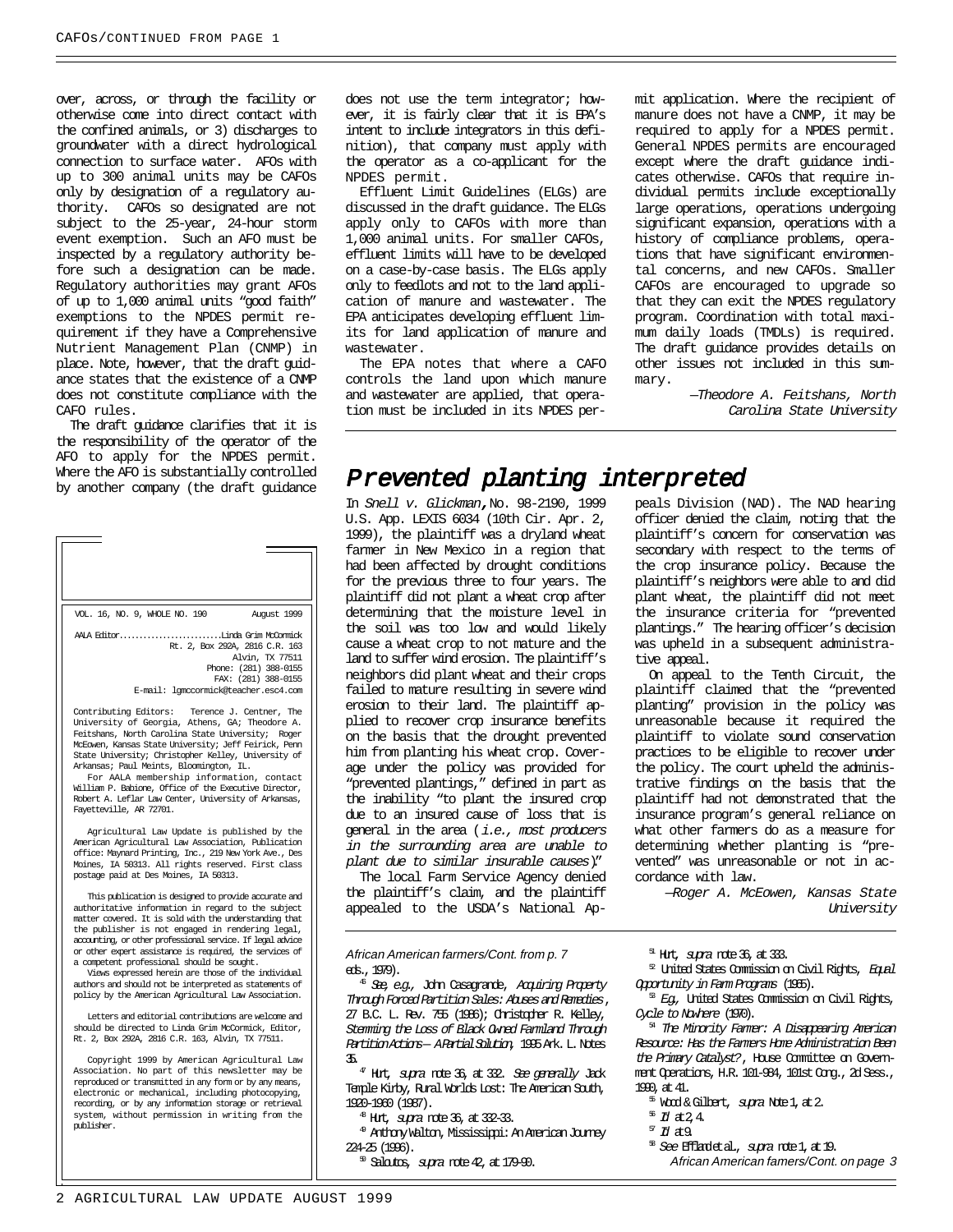### CAFOs as point sources

Since the Southview Farm case in 1994 (34 F.3d 114 [2d Cir. 1994]), counselors have contemplated the meaning of point source pollution governed by the Clean Water Act. A recent case from a federal district court in Washington considered issues concerning point sources and the definition of confined animal feeding operations (CAFOs) under a motion for partial summary judgment. Community Association for Restoration of the Environment v. Koopman Dairy, Case No. CY-98-3003-EFS (1999 U.S. Dist. LEXIS 8348).

The Koopman defendants, including

#### New York Right to Farm/Cont. from p. 1

which houses up to 1,000 pigs. After an investigation and examination had been conducted at the Trengo Farm, Opinion Number 97-1 was issued on January 8, 1997. The Opinion concluded that the livestock housing and manure spreading practices on the Trengo Farm as they relate to odor were sound.

The plaintiff was Pure Air and Water, Inc. of Chemung County (PAW). PAW represented the interests of various nearby residents who were concerned with the environmental and other impacts of the Trengo Farm. PAW alleged that deficient practices employed by the Trengo Feedlot have resulted in severe air quality degradation that has jeopardized the health and quality of life of nearby residents. PAW wanted the courts of New York to declare the New York Right to Farm Law unconstitutional because it deprives PAW's members of property without compensation and due process by allowing a private party to unreasonably interfere with their properties. PAW claimed that the New York Right to Farm Law violated the State and Federal Constitutions, and the decision from Commissioner Davidsen was illegal and unconstitutional.

In a prior suit (Matter of Pure Air and Water Inc. of Chemung City v. Davidsen, 246 A.D.2d 786, appeal dismissed 91 N.Y.2d 955), involving the same parties and similar challenges, PAW denominated the suit as an article 78 procedural due process proceeding. The court dismissed the article 78 challenge and PAW amended its complaint to seek only a declaration that section 308 and the Opinion rendered thereunder was unconstitutional.

The issue in this case is whether New

African American farmers/Cont. from p. 2

- $9$  Wood & Gilbert, supra note 1, at 6.
- $60$  Efflandetal., supra note 1, at 19.

<sup>61</sup> USDA, Econ. Research Serv., Rural Conditions and Trends, Feb. 1999, at 111. A "limited resource fam" is "any small farm with (1) gross sales less than \$100,000,

separate dairies, admitted that portions of their dairy operations were point sources but argued that issues for the trier of fact remained as to the specific portions that were point sources. The court agreed and found genuine issues of material fact as to the extent to which the defendants' lands, operations of facilities, and actions of manure-spreading equipment are point sources.

On the issue of what parts of defendants' lands were part of a CAFO, the court was able to grant plaintiffs partial summary judgment. The court determined that the defendants' CAFOs in-

York's Right to Farm Law is unconstitutional because it authorizes an easement on the property of neighbors, which amounts to an unconstitutional taking prohibited by the Fifth and Fourteenth Amendments of the U.S. Constitution, and the New York State Constitution?

PAW relied heavily on Bormann v. Board of Supervisors in and for Kossuth County, Iowa, 584 NW2d 309, cert denied 119 S. Ct. 1096, a recent Iowa case that involved a takings challenge to a provision in Iowa's Right to Farm Law. The Iowa statute gave the County Board of Supervisors the power upon application to designate land as an "agricultural area," and allow such activities as the creation of noise, odor, dust and fumes. Iowa Code Ann. § 352.6. Once designated, the statute provided that "a farm or farm operation located in an agricultural area shall not be found to be a nuisance regardless of the established date of operation or expansion of the agricultural activities of the farm or farm operation." Iowa Code § 352.11(1)(a).

The Iowa Court declared the latter portion of the section unconstitutional, reasoning that the immunity given resulted in the Board's taking of easements in the neighbors' property. The court found that "the easements entitled applicants to do acts on their property, which, if not for the easement, would constitute a nuisance... amounting to a taking of private property for public use without the payment of just compensation in violation of the Fifth Amendment to the Federal Constitution. Bormann, 584 NW2d at 316.

Unlike the Iowa statute, section 308 of the New York Agricultural and Markets Law does not provide for blanket authorization of agriculture practices based on

 $(2)$  total farm assets less than  $$150,000$ , and  $(3)$  total operator household income less than  $$20,000."$  Id at 108.

 $^{\circ}$  Donna F. Abernathy, A Legacy Lives On: Cooperative Approach Helps Black Growers Succeed, Rural Cooperatives (USDA, Rural Bus.—Coop. Serv., Maycluded confinement areas, lagoons and systems used to transfer the animal wastes to the lagoons, and equipment which distribute and/or apply animal wastes produced at the confinement area to fields outside the animal confinement area.

The court declined to grant summary judgment on whether the drains, ditches, and canals at issue were considered to be within the Clean Water Act's definition of "waters of the United States." [33 U.S.C. §§ 1311(a), 1362(12), 1362(7)].

—Terence J. Centner, The University of Georgia, Athens, GA

location; rather, the Commissioner provides an assessment of a given agricultural practice when rendering an opinion on a case by case basis. Only after extensive consultation and investigation, and if the Commissioner determines that the practice is sound, will it be found not to constitute a nuisance. Matter of Pure Water and Air, 246 AD2d at 787, appeal dismissed 91 NY2d 955; Agricultural and Markets Law § 308.

And most significantly, unlike section 325.11(1)(a) of the Iowa Code, the issuance of an opinion by the Commissioner under section 308 does not provide immunity from suit. There is nothing to prevent a plaintiff from bringing suit and presenting proof to overcome the defense provided for in the Right to Farm Law, nor is there any barrier in the statute preventing an aggrieved party from commencing a CPLR article 78 proceeding to challenge the Commissioner's opinion. In fact, section 308-a of the Agricultural and Markets Law provides for the recovery of fees and expenses in certain private nuisance actions.

The court held that New York's Right to Farm Law does not confer immunity against nuisance suits, or permit the willy-nilly maintenance of a nuisance. The Right to Farm Law does not create a property right (i.e., easement), or constitute a compensable taking under the Fifth Amendment of the U.S. Constitution or Article I, § 7 of the New York State Constitution. The court ruled in favor of the Commissioner and declared New York's Right to Farm Law constitutional.

—Jeff Feirick, Grad. Research Asst., J.D. student, Ag. Law Research and Education Center Pennsylvania State University, Dickinson School

#### June 1998) at 4.

<sup>64</sup> See Pigford v. Glickman, 185 F.R.D. 82 (D.D.C. 1999).

 $^{\text{\tiny{63}}}$  Donald Washington & Kurt Seifarth, *Federation of* Southern Cooperatives Makes Big Move To Become an International Player, AgExporter (USDA, Foreign Agric. Serv., May 1999) at 4.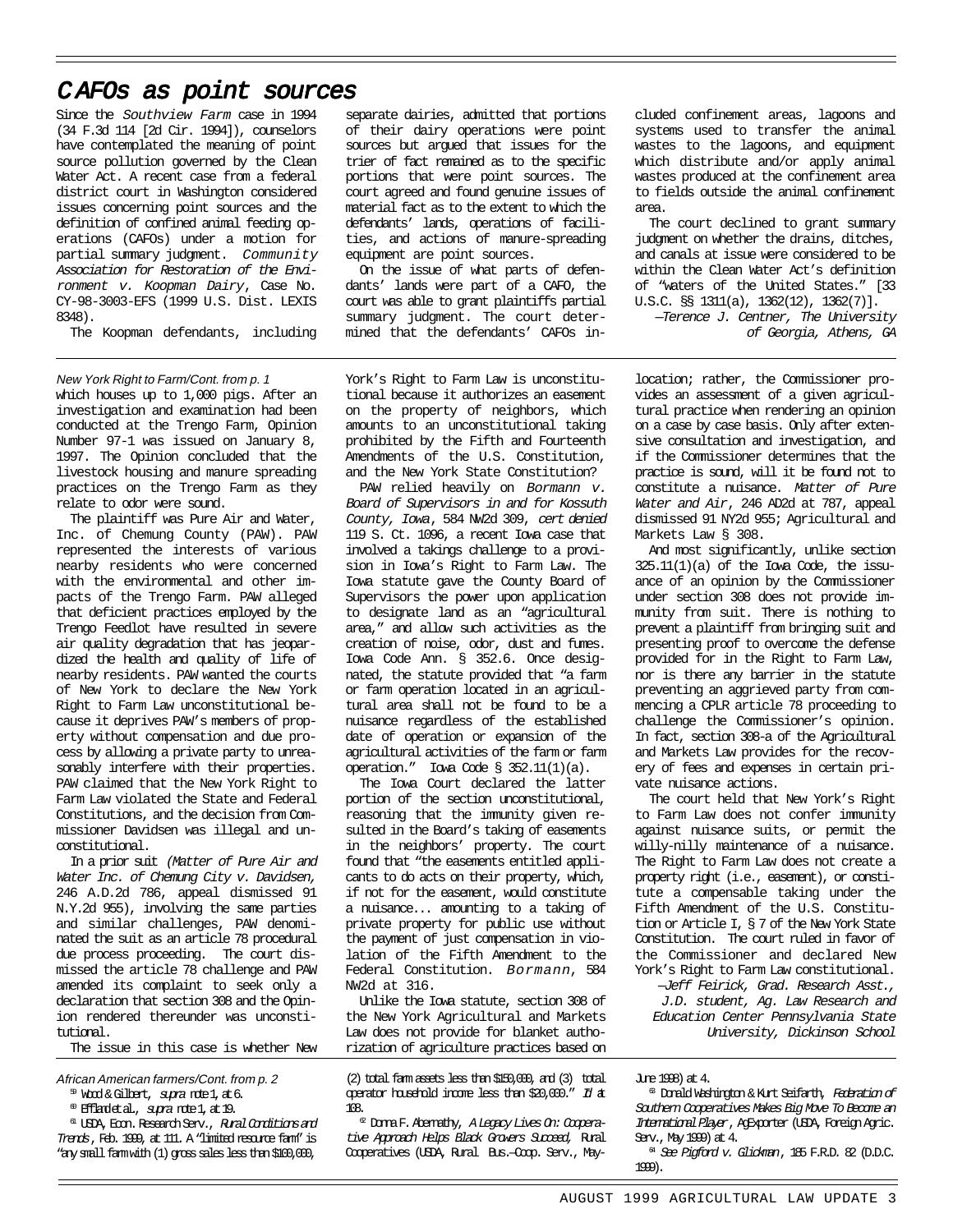### Notes on African American farmers

By Christopher R. Kelley

With estimates of the current numbers of African American farmers as low as  $15,000,$ <sup>1</sup> it is ironic that Africans were brought to and held in this country for their "ability to work the land...."<sup>2</sup> Although blacks have been closely attached to the land for much of their history in America, American farming today is overwhelming dominated by whites. "American agriculture's entrepreneurial class is roughly ninety-eight percent white–a higher concentration of whites than in almost any other economic endeavor in the United States."3 Moreover, while the numbers of farmers who are members of other under-represented groups, including Hispanics and women, have stabilized or increased, the number of black farmers continues to decline.<sup>4</sup>

That blacks have labored on farms since they were first brought to America as slaves is well-known.<sup>5</sup> Less well-known is the fact that blacks have operated their own farms for almost as long. Since no other group of farmers has faced greater obstacles to their advancement in this country, the history of this nation's black farm operators is extraordinary. The notes that follow offer a brief chronology of the gains and losses of black farmers in America.

### Black farmers before the Civil War

Until the end of the Civil War, farm ownership by blacks was almost exclusively limited to blacks who were free. Though the number of free blacks was always relatively small, the path from slavery to freedom was never entirely blocked. The first blacks imported as slaves in this country during the seventeenth century were brought to the southern mainland British colonies, initially Maryland, Virginia, and South Carolina, and later North Carolina and Georgia. Few in number, "they were allowed a large measure of autonomy" working on small farms or "isolated cowpens."<sup>6</sup> Some were able to use this autonomy to acquire cash and to purchase themselves. In the Virginia colony, some of the first blacks to arrive apparently came to the colony as indentured servants, and they received their freedom after serving their indenture. Others were freed by their masters or had their freedom purchased by missionary and religious organizations or previously freed relatives.<sup>7</sup>

Christopher R. Kelley is Assistant Professor of Law at the University of Arkansas, Fayetteville, AR and is Of Counsel, Vann Law Firm, Camilla, GA

By the 1650s, a small number of free blacks in Virginia had become landowners. Notably industrious, they raised tobacco, corn, wheat, vegetables, and livestock and used the proceeds to acquire more land. Some also acquired slaves and were not hesitant to assert their rights as property owners and slaveholders. For example, in 1655, Anthony Johnson, a black owner of a 250-acre Virginia farm successfully sued his white neighbor for the return of a runaway slave.<sup>8</sup> In the 1660s, after Virginia began to restrict the activities of free blacks, he moved his family to Maryland. There, both his son and his grandson acquired farms. By 1677, "fifty-eight years after the arrival of the first slaves on American soil," the Johnson family could boast of three generations of farm ownership.<sup>9</sup>

As illustrated by Mr. Johnson's willingness to sue a white neighbor, free "black farmers in early Virginia considered themselves equal to white colonists."10 As more slaves arrived, however, whites became increasingly fearful of freed slaves, and in 1691 the Virginia Assembly prohibited future manumissions. Thereafter, the number of free blacks declined in Virginia and elsewhere in the South. By 1770, only 1.5 percent of Southern blacks were free.<sup>11</sup>

The American Revolution reversed this decline. Both during and following the Revolution, a substantial number of slaves gained their freedom. Some were freed by the British while others were freed for fighting the British. In 1782, Virginia repealed its prohibition against private manumissions and over the next eight years over 12,000 Virginia slaves were freed. Slaves were also freed elsewhere in the South, but in substantially smaller numbers in the Lower South. Nonetheless, by 1800, "the number of free blacks had grown an astonishing 1,700 percent; one out of every twelve blacks in the South was free."<sup>12</sup>

In the 1780s and 1790s, freed slaves began acquiring land in the Lower South. Some even acquired large plantations. By 1786, for example, James Pendarvis, a former slave, had acquired a 3,250 acre plantation in South Carolina and owned 113 black slaves, placing him "among the largest individual black slave owners in American history."<sup>13</sup> Like Pendarvis, whose father was a white planter and his mother a black slave, most of those who acquired farms in South Carolina "were direct descendants of whites who had granted them large tracts of land...."<sup>14</sup> Freed slaves, usually of French or Spanish and black ancestry, also entered the planter class in Louisiana.<sup>15</sup>

Prior to the end of the Civil War, how-

ever, most blacks remained slaves. Rarely were slaves able to acquire land, though many acquired livestock and other personal property through the widespread practice of allowing slaves to tend a portion of their masters' lands for their own use. While this practice began to permit slaves to supplement their meager diet, in some locations it expanded into a "domestic slave economy" that allowed slaves to produce cash crops which were sold to the slaves' masters or local merchants.<sup>16</sup>

Livestock and other property was also acquired through self-hire. "Self-hire had a long tradition in American slavery, stretching back to the earliest colonial period when some slaves, usually the most skilled and trustworthy, were allowed to contact a potential employer, make arrangements for wages and working conditions, and secure their own food and lodging."<sup>17</sup> Despite laws forbidding self-hire throughout the South, the practice persisted because both slaves and masters benefitted from it. Even though self-hired slaves usually paid their master a portion of their earnings, the arrangement gave them a degree of autonomy as well as income. Slave masters benefitted because they "did not have to pay for the slave's clothing or lodging and also saved the 5 to 8 percent fee charged by a hiring broker as well as the aggravation of taking care of the matter themselves. $^{\prime\prime}$ <sup>18</sup>

Some black farm operators were "quasifree," or "virtually free" slaves. While still nominally slaves, "quasi-free" slaves included those who were illegally manumitted or simply left unsupervised by their owners.19 Most of these slaves resided in cities and towns where it was easier to avoid detection, but a few occupied and farmed land owned by their masters or took up residence on deserted farms.20 A small number of "quasi-free" slaves acquired land by posing as free. $21$ 

Despite laws prohibiting property ownership by slaves throughout the South, by the eve of the Civil War "considerable numbers of slaves had become property owners."22 The ownership of livestock was particularly widespread. Indeed, in commenting on the General Sherman's confiscation and consumption of most of the livestock his army encountered in its advance on Georgia, an historian has observed that "little did he realize . . . that some of the possessions and livestock being seized [by his troops] belonged to the very slaves he had marched to the sea to liberate." $^{23}$ 

### Black farmers following the Civil War

Notwithstanding the extraordinary rise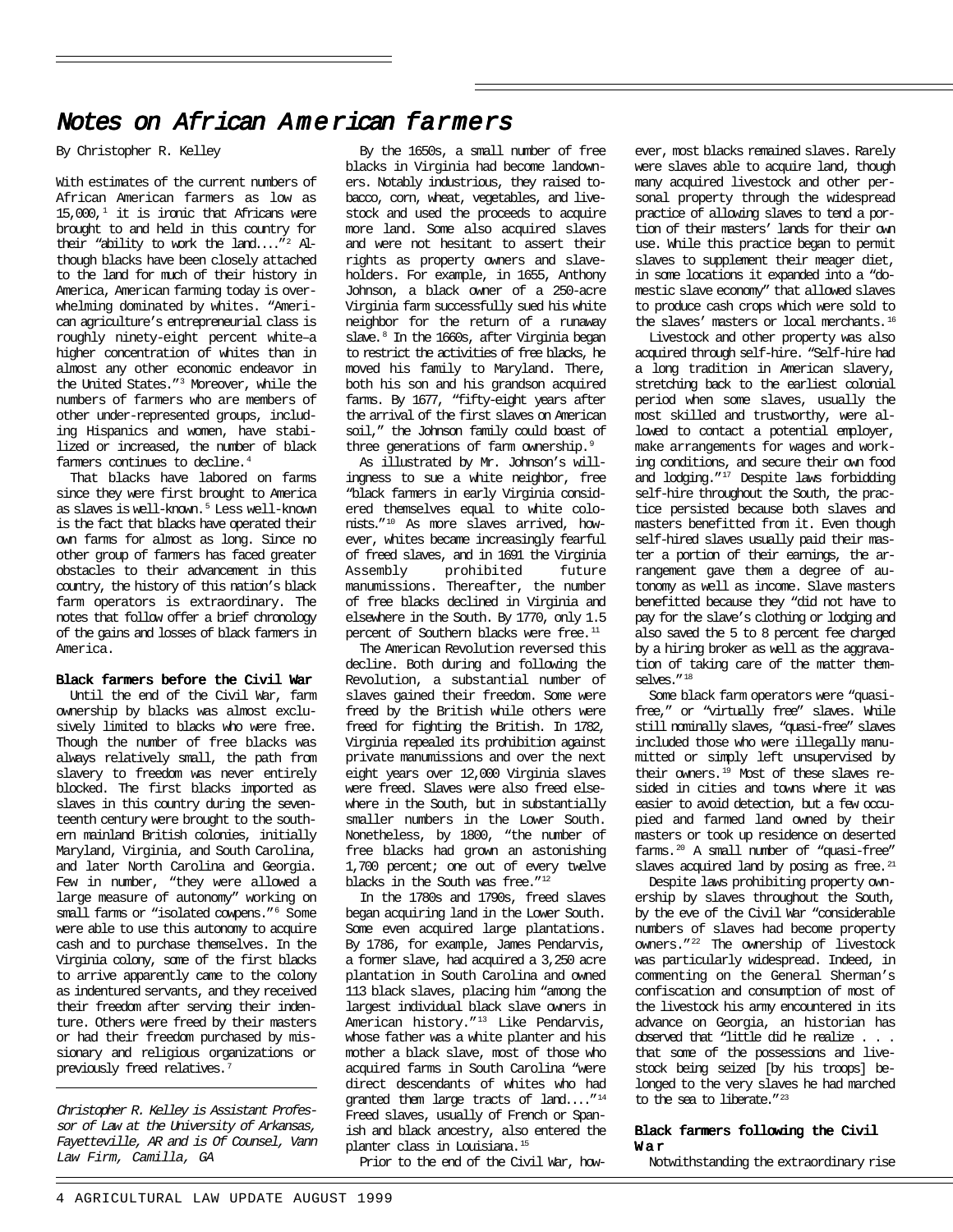of some blacks from slaves to farm owners during the antebellum period, most blacks were landless at the end of the Civil War. In 1880, 75 percent lived in the former Confederate states and were primarily engaged in agricultural work as sharecroppers or tenants. $24$  Though the distinction between a sharecropper and a tenant is sometimes blurred in accounts of both, sharecroppers were wage laborers. "The courts in every southern state came to the same conclusion: the cropper was a wage laborer, his wages being a portion of what he produced paid to him by the landlord. The tenant was a renter who paid to the landlord for use of the land; it did not alter the relationship if the rent was a portion of the crop produced...."25 In theory at least, sharecropping offered the possibility of higher income than fixed wages.<sup>26</sup> While the question of whether this theory matched reality remained subject to debate, sharecropping predominated in places like the Arkansas Delta until World War II.<sup>27</sup>

Even those blacks who had the capital to purchase farmland found that whites, who "looked upon land as their only important capital investment, ... were reluctant to sell land to blacks, whom they did not want to enjoy the power that came from the ownership of land in the South."28 Remarkably, however, some blacks were able to work up the "agricultural ladder," a phrase used to describe the transition form "landless laborer to sharecropper to renter to landowner."<sup>29</sup> The patterns of black farmland ownership varied across the South, but almost invariably blacks were able only to acquire land deemed undesirable by whites:

[t]he proportions of black farmers who owned land were greatest in the Upper South, along the coastal regions, and in the trans-Mississippi states. Very few blacks owned land in the Black Belt that cut across the region. Black landowning was the greatest, in other words, where the concentration of cotton was lowest and where blacks made up a relatively small part of the population. Blacks owned farms where land was cheap, where railroads had not arrived, and where stores were few; they got the "backbone and spare ribs" that white farmers did not value.<sup>30</sup>

Black landownership in 1910 embraced an estimated 15 million acres.<sup>31</sup> Most of that land was in the South, where 91 percent of all African Americans lived.<sup>32</sup> In 1910 blacks constituted one-half of the South's population, and owned 158,479 farms. Southern whites, on the other hand, owned  $1,078,635$  farms.  $33$  Blackoperated farms totaled 212,972.34

The number of black-operated farms stood at about 926,000 in 1920. Black farmers, including sharecroppers and tenants, constituted one-seventh of all of the nation's farmers.<sup>35</sup> However, nearly one-half of all farms in the South in 1920 were less than fifty acres. "Tenancy remained a 50 percent for the white farmers, and tenancy rates for African-American farmers reached as high as 90 percent in some areas."<sup>36</sup>

Though the peak of black landownership roughly coincided with World War I, "[t]he outbreak of World War I marked the beginning of the long and tragic decline of black agriculture and land tenure in the South."37 When European nations ceased importing cotton, cotton prices collapsed. "The cotton disaster of 1914 ruined many thousands of black and white farmers, and affected agriculture for years to come."38 The boll weevil was even more destructive, since few black sharecroppers or owner-operators could afford insecticides.<sup>39</sup> Added to these problems were worsening race relations, soil erosion and depletion, and the monopolistic control that white planters and their allies held over credit and other factors of agricultural production.<sup>40</sup> "Given the structure of the domestic economy, it was inevitable that black farmers would be forced off the land and evicted from their homes to work at factory jobs in the cities of the New South and the urban ghettos of the North."<sup>41</sup>

The farm programs of the New Deal did little to help black farmers. Some successes were achieved by the efforts of the Resettlement Administration and the loan programs administered by the Farm Security Administration,<sup>42</sup> although the successes of these programs were diluted by racial discrimination in their administration.<sup>43</sup> In the main, however, the New Deal programs worked against black farmers by protecting white planters and shifting the risks to tenants, white and black:

[U]nder the [Agricultural Adjustment Act (AAA)] the government actually assumed most of the landowners' risks and shifted them to tenants. The owners were protected from overproduction by fixed quotas with rents for their retired lands, while the tenants, whose share was pitifully small or nil carried most of the reduced acreage burden. The risks of price fluctuation for the owners was met with loans of ten cents a pound or more to help maintain prices; and the government credit production corporations and the [Farm Credit Administration] offered them credit at a rate unavailable to the tenant unless the landlord waived his first lien on the crop. The owner's likelihood of losing the equity in his farm also was lessened by the opportunities available to him to refinance and scale down debts

owed them by croppers and share-tenants. The only way a tenant could escape assuming risks under the AAA and the existing system, in other words, was by becoming a landowner.<sup>44</sup>

In the years following the Great Depression blacks lost their land for a host of reasons, including "legal trickery perpetuated by southern white lawyers, land speculators, and county officials taking advantage of unsophisticated rural blacks."45 The failure to devise land by will also resulted in the loss of land by making it vulnerable to sale through forced partition actions.46 Tax sales, eminent domain, and voluntary sales also eroded black farmland ownership.

Following World War II, changes in Southern agriculture caused it to lose its distinctiveness and to become "more like farming elsewhere in the nation . . . [with an emphasis] on capitalization, mechanization, and labor efficiency."47 This change had a profound effect on black farmers. As one observer has noted, "most black farmers were forced off the land by technology in the form of cotton pickers and tractors, science in the form of herbicides, and government programs that favored landowners. They simply were not needed in the fields anymore."48 The migration that followed this change in Southern agriculture was captured in a remark attributed by Anthony Walton to his father. Noting that the tracks of the Illinois Central Railroad run through the agricultural lands of the Mississippi Delta, Mr. Walton recounts that his father used to say, "It wasn't Lincoln who freed the slaves, it was the Illinois Central...."49

Discrimination by the USDA also impeded the ability of many black farmers to flourish or even to survive as farmers. In addition to the USDA's lack of attention to black farmers during the New Deal,<sup>50</sup> much of the public agricultural infrastructure largely ignored the plight of the black farmer for decades thereafter:

[d]uring the late twentieth century, the USDA, agricultural colleges, and state experiment stations remained devoted to helping the most capital-intensive and economically viable farmers, and those agriculturalists were invariably white. The USDA ignored black farmers because they had neither the land nor capital to maintain productive, efficient, and profitable agricultural operations, nor did the agency provide educational and developmental programs to help those unneeded and often displaced farmers to build a new life.<sup>51</sup>

Continued on page 6 For its part, the USDA compounded its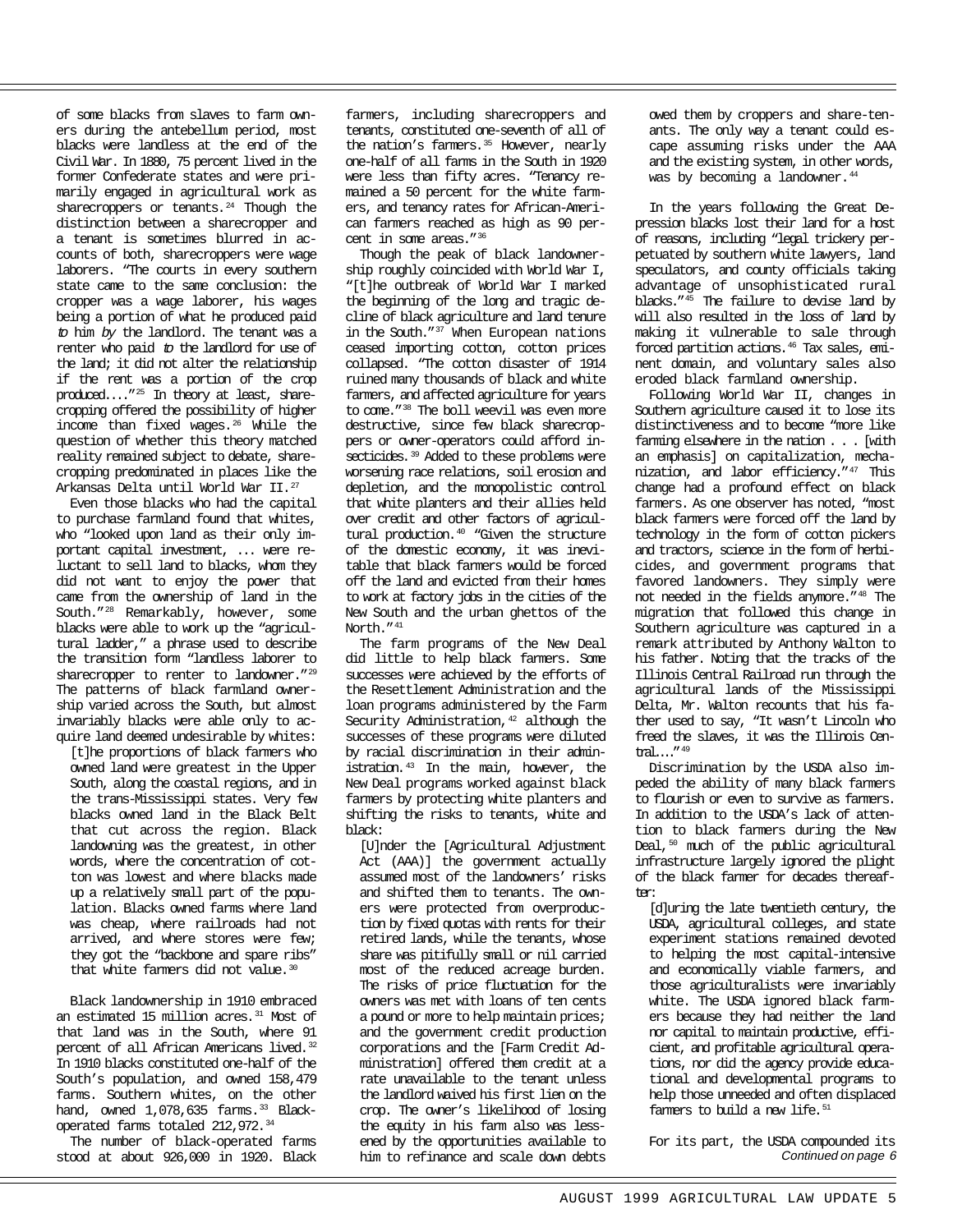inattention to black farmers by discriminating against them. In 1965, the U.S. Civil Rights Commission concluded that the USDA treated white and black farmers differently, to the disadvantage of black farmers.<sup>52</sup> Subsequent reports of the Commission found that the USDA had not made significant improvement.<sup>53</sup> In 1990, following hearings, the House Government Operations Committee found that as many as two-thirds of all black farmers received loans from the USDA and concluded that discrimination by the USDA in its loan programs had been "a catalyst in the decline of minority farming."54

Between 1920 and 1969, a 90 percent decrease in the number of black farmers had occurred. By 1992, this decrease had risen to 98 percent. The number of white farmers also decreased, but for the same period, 1920 to 1992, the decline of white farmers was 65 percent.

The decline in the number of black farmers can only be described as dramatic. For every decade following World War II, the loss of black farmers approached 50 percent. That race was a factor is supported by the finding that "[b]lack-operated farms have decreased at a faster rate than white-operated farms regardless of size. . . .  $\rlap{.}''$   $^{55}$ 

Black farmers today are mostly Southern farmers. In 1992, 94 percent of all black-owned farms were in seventeen Southern states. The largest number were in Texas (2,861), followed by Mississippi (2,480); North Carolina (1,866); South Carolina (1,765); Alabama (1,381); Virginia (1,298); Louisiana (1,097); and Georgia (1,080). These eight states accounted for 75 percent of the nation's African American farmers. The remaining Southern states had fewer than 1,000 blackowned farms.<sup>56</sup>

"[M]ost black-operated farms engage primarily in livestock production, with some field crops and cash grains."<sup>57</sup> Livestock production appears to be favored because of its relatively flexible labor requirements that allow time for an offfarm job.<sup>58</sup>

Most black-operated farms are smaller than 140 acres and generate gross sales less than \$10,000. In the eight Southern states accounting for 75 percent of all black farmers, the average farm size in 1992 was 117 acres, up seven acres from the 1987 average of 110 acres. Except in North Carolina and Virginia, the majority of the income of black farm operators is derived from off-farm sources.<sup>59</sup>

In 1992, the overwhelming majority of black farmers were male, and their average age was 59. Thirty-eight percent of all black farmers were 65 years or older.  $60$ 

Based on 1966 data, black farm households have an average household income of \$19,600. This figure is substantially lower than the average household income of white farmers, \$52,300. About 43 percent of black farmers operate limited resource farms, compared to13 percent of white farmers.<sup>61</sup>

The future of black farmers in America is uncertain. Some promise is offered by the success of cooperatives such as the Indian Springs Farmers Association in Mississippi which helps its black farmer members market their fruits and vegetables, <sup>62</sup> the efforts of the Federation of Southern Cooperatives/Land Assistance Fund to expand its marketing efforts into the international arena, $63$  and the recent settlement of a discrimination action against the USDA.<sup>64</sup> The trend represented by the decline in the numbers of black farmers, however, is not favorable to the survival of black farming in this country. By all accounts, the emergence of black farm operators before and after the Civil War is a tribute to their collective industriousness and skill. Whether this industriousness and skill will remain a part of this nation's agricultural sector is a question faced by all who ponder the full scope of the future of American agriculture.

<sup>1</sup> Spencer D. Wood & Jess Gilbert, Re-entering African-American Farmers: Recent Trends and a Policy Rationale (Land Tenure Center, Univ. of Wis., Mar. 1998) at 2 [Wood & Gilbert]. The most recent USDA estimates indicate that in 1992 there were 18,800 black farmers. AnneB.W.Efflandetal., Minority & Women Farmers in theU.S., Agric. Outlook (USDA, Econ. Research Serv., May1998)at16,16[Efflandetal.]

2 Peter Kolchin, American Slavery: 1619-1877, 29 (1993)[Kolchin].

<sup>3</sup> Jim Chen, *Of Agriculture's First Dischedience and Its* Fruit, 48 Vand. L. Rev. 1261, 1306-07 (1995)(footnotes omitted)(alsonotingthat"[t]hecivilianoccupationswith the most comparable racial profiles are geologists and geodesists." Id.at1307n.324).

 $4$  Efflandetal,  $apa$  note 1, at 16. In 1992, there were 20,956 Hispanic farm operators and 145,156 female farm operators.  $\vec{a}$ . at 20. A current trend in American agriculture is an increase in the number of immigrants from Asia and elsewhere who have become farmers. See Scott Kilman & Joel Millman, Field of Dreams: Immigrants Find Hope In a Life of Faming As Others Sour On It, Wall Street J., A.g. 12, 1999, at Al.

<sup>5</sup> Also well-known is the considerable contribution of black slaves to the development of American agriculture. Less well known is that the slave trade stimulated the growth of agriculture in coastal Africa in response to the need for supplies for slave ships and slave prisons. See Hugh Thomas, The Slave Trade 796 (1997).

6 Loren Schweninger, Black Property Owners in the South, 1790-1915, 11-12 (1997) [Schweninger].

 $7$   $\pi$  15.

 $8$   $\vec{a}$  at 16. See also Koldhin, supra note 2, at 99 (noting that a small number of freed blacks owned slaves and that the "leaders of the Cherokee, Chickasaw, Choctaw, and Creek nations consciously appropriated the culture of white Americans--including the ownership of black slaves").

 $9$  Schweninger, supra note 6, at 16.

- $10$  *II* at 16.
- $\mathbb{1}$  *II* at 17.
- $12$  H at 18.

 $^{13}$  *B* at 23. James Pendarvis' father was white and his mother was black. Under the so-called "one-drop rule" in effect at the time, he would have been deemed to be black. See Jim Chen, Unloving, 80 Iowa L. Rev. 145, 159 (1994)(noting that the "one-drophule" traces its origins to American slave law, which adopted the civil law maxim of partus sequitur ventrem (theoffspringfollowsthemother) for defining ownership interests not only in farm animals but also in human slaves").

<sup>14</sup> Schweninger, supra note 6, at 20, 23.

 $15$   $H$   $\pm 21$ .  $16$   $H$  at 30-36.  $\overline{17}$  Id. at 39.  $18$   $\vec{E}$  $19$  *II* at 44-47.  $2\pi$  $^2$  *I*d at 47.  $2\pi$  at 9.  $23$  Id at 60.

 $^{24}$  John Hope Franklin & Alfred A. Moss, Jr., From Slavery to Freedom: A History of African Americans 277 (7th ed. 1994)[Franklin & Moss].

 $25$  Harold D. Woodman, New South-New Law: The Legal Foundations of Credit and Labor Relations in the Postbellum Agricultural South 68-69 (1995)(footnotes omitted).

 $26$  Fon Louise Gordon, Class & Caste: The Black Experience in Arkansas, 1880-1920, 66 (1995).

<sup>27</sup> DonaldHolley, The Plantation Heritage: Agriculture in the Arkansas Delta in The Arkansas Delta: Land of Paradox 238, 251-53 (Jeanine Whayne & Willard B. Gatewood eds., 1993). See generally, Jeanine M. Whayne, A New Planation South: Land, Labor, and Federal Favor in Twentieth-Century Arkansas (1996)(discussing sharecropping and tenant farming in Arkansas); H.L. Mitchell, Mean Things Happening in This Land: The Life and Times of H.L. Mitchell, Cofounder of the Southern Tenant Farmers Union (1979) (same).

 $^{28}$  Franklin & Moss, supra note 24, at 277.

 $29$  Edward L. Ayers, The Promise of the New South: Life After Reconstruction 195 (1992).

30 Edward L. Ayers, Southern Crossing: A History of the American South, 1877-1906, 35 (1995)(also noting that "[b]lack famers and their families often had to rent from neighboring planters additional land for cash crops or to work off the farm to bring in enough money to keep the place; black landholding may have been so much higher in predominantly white counties in part because wage-paying jobs for blacks were more plentiful there").

<sup>3</sup> Leo McGee & Robert Boone, *Introduction in* The Black Rural Landowner—Endangered Species, xvii (Leo McGee & Robert Boone eds., 1979)[McGee & Boone].  $^{\rm 2}$   $\it 2l$  draiii.

 $33$  Franklin & Moss, supra note 24, at 277. <sup>34</sup> Marning Marable, The Land Question in Historical Perspective: The Economics of Poverty in the Blackbelt South 1865-1920, in The Rural Black Landowner—Endangered Species 3, 3 (Leo McGee & Robert Boone eds., 1979)[Marable].

 $35$  McGee & Boone, supra note 31, at xvii.

36 R. Douglas Hurt, American Agriculture: A Brief History 225 (1994)[Hurt].

 $37$  Marable, supra note 34, at 15.

 $38$   $\overline{B}$  at 16. World War I was generally a boon for famerswhodidnotraisecotton. See Willard W. Codnane, The Development of American Agriculture: A Historical Analysis 100 (2d ed. 1993).

- $39$  Marable, supra note 34, at 17.
- $40$  *Id.* at 18-19.
- $4$  Id at 19.

 $^\text{\textregistered}$  Theodore Saloutos, The American Farmer and the New Deal 190 (1982)[Saloutos]. For a discussion of the long-term effects of these programs, see Lester M. African American famers/Cont. on page 7